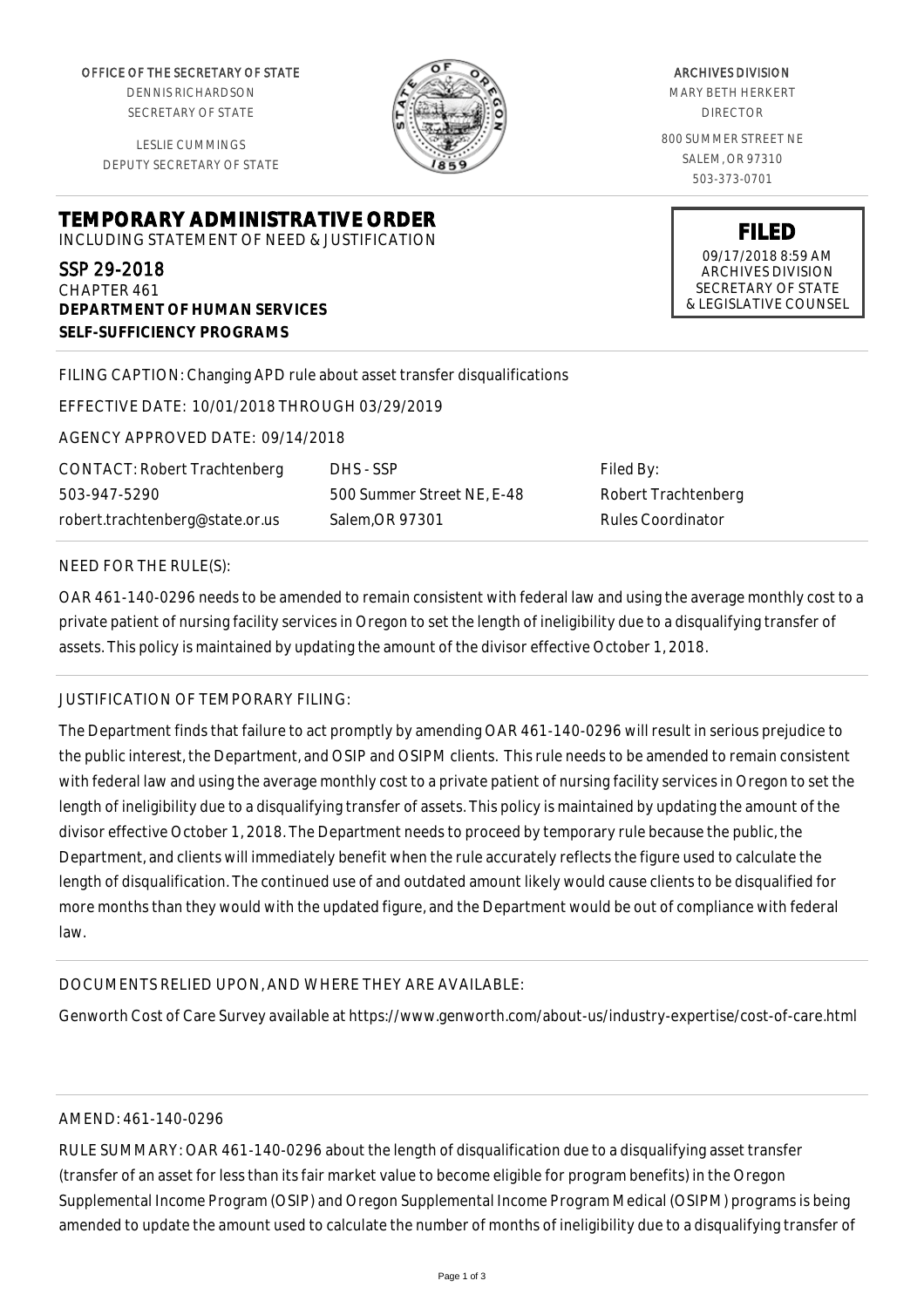assets. This amount is calculated by using the average monthly cost to a private patient of nursing facility services in Oregon.

CHANGES TO RULE:

# 461-140-0296

Length of Disqualification Due to an Asset Transfer; OSIP and OSIPM ¶

(1) This rule applies to clients in the OSIP and OSIPM programs who live in a nonstandard living arrangement (see OAR 461-001-0000).¶

(2) A financial group (see OAR 461-110-0530) containing a member disqualified due to the transfer of an asset is disqualified from receiving benefits. The length of a disqualification period resulting from the transfer is the number of months equal to the uncompensated value (see OAR 461-140-0250) for the transfer divided by the following dollar amount:¶

(a) If the initial month (see OAR 461-001-0000) is prior to October 1, 1998-\$2,595.¶

(b) If the initial month is on or after October 1, 1998 and prior to October 1, 2000-\$3,320.¶

(c) If the initial month is on or after October 1, 2000 and prior to October 1, 2002-\$3,750.¶

(d) If the initial month is on or after October 1, 2002 and prior to October 1, 2004-\$4,300.¶

(e) If the initial month is on or after October 1, 2004 and prior to October 1, 2006-\$4,700.¶

(f) If the initial month is on or after October 1, 2006 and prior to October 1, 2008-\$5,360.¶

(g) If the initial month is on or after October 1, 2008 and prior to October 1, 2010-\$6,494.¶

(h) If the initial month is on or after October 1, 2010 and prior to October 1, 2016-\$7,663.¶

(i) If the initial month is on or after October 1, 2016--\$8,425 and prior to October 1, 2018--\$8,425.¶

(j) If the initial month is on or after October 1, 2018---\$8,784.¶

(3) For transfers by a client and the spouse of a client that occurred before July 1, 2006:¶

(a) Add together the uncompensated value of all transfers made in one calendar month, and treat this total as one transfer.¶

(b) If the uncompensated value of the transfer is less than the applicable dollar amount identified in subsections  $(2)(a)$  to  $(2)(ii)$  of this rule, there is no disqualification. $\P$ 

(c) If there are multiple transfers in amounts equal to or greater than the applicable dollar amount identified in subsections (2)(a) to (2)(ij) of this rule, each disqualification period is calculated separately. $\P$ 

(d) The number of months resulting from the calculation in section (2) of this rule is rounded down to the next whole number.¶

(e) Except as provided in subsection (3)(f) of this rule, the first month of the disqualification is the month the asset was transferred.¶

(f) If disqualification periods calculated in accordance with this rule overlap, the periods are applied sequentially so that no two penalty periods overlap.¶

(g) If both spouses of a couple are in a nonstandard living arrangement and made the disqualifying transfer, part of the disqualification is apportioned to each of them, based on their percentage of ownership in the transferred asset. If one spouse is unable to serve the resulting disqualification period for any reason, the remaining disqualification applicable to both spouses must be served by the remaining spouse.¶

(4) For transfers by a client and the spouse of a client that occurred on or after July 1, 2006 and for income cap trusts under OAR 461-145-0540(10)(c) that accumulate funds in excess of the applicable dollar amount identified in subsections  $(2)(a)$  to  $(2)(ii)$  of this rule:  $\P$ 

(a) If there are multiple transfers by the client and the spouse of the client, including any transfer less than the applicable dollar amount identified in subsections (2)(a) to (2)(ii) of this rule, the value of all transfers are added together before dividing by the applicable dollar amount identified in subsections (2)(a) to (2)(ij) of this rule. For an income cap trust, the calculation in section (2) of this rule is performed as soon as, but not before, funds have accumulated to at least the applicable dollar amount identified in subsections (2)(a) to (2)(ij) of this rule. $\P$ (b) The quotient resulting from the calculation in section (2) of this rule is not rounded. The whole number of the